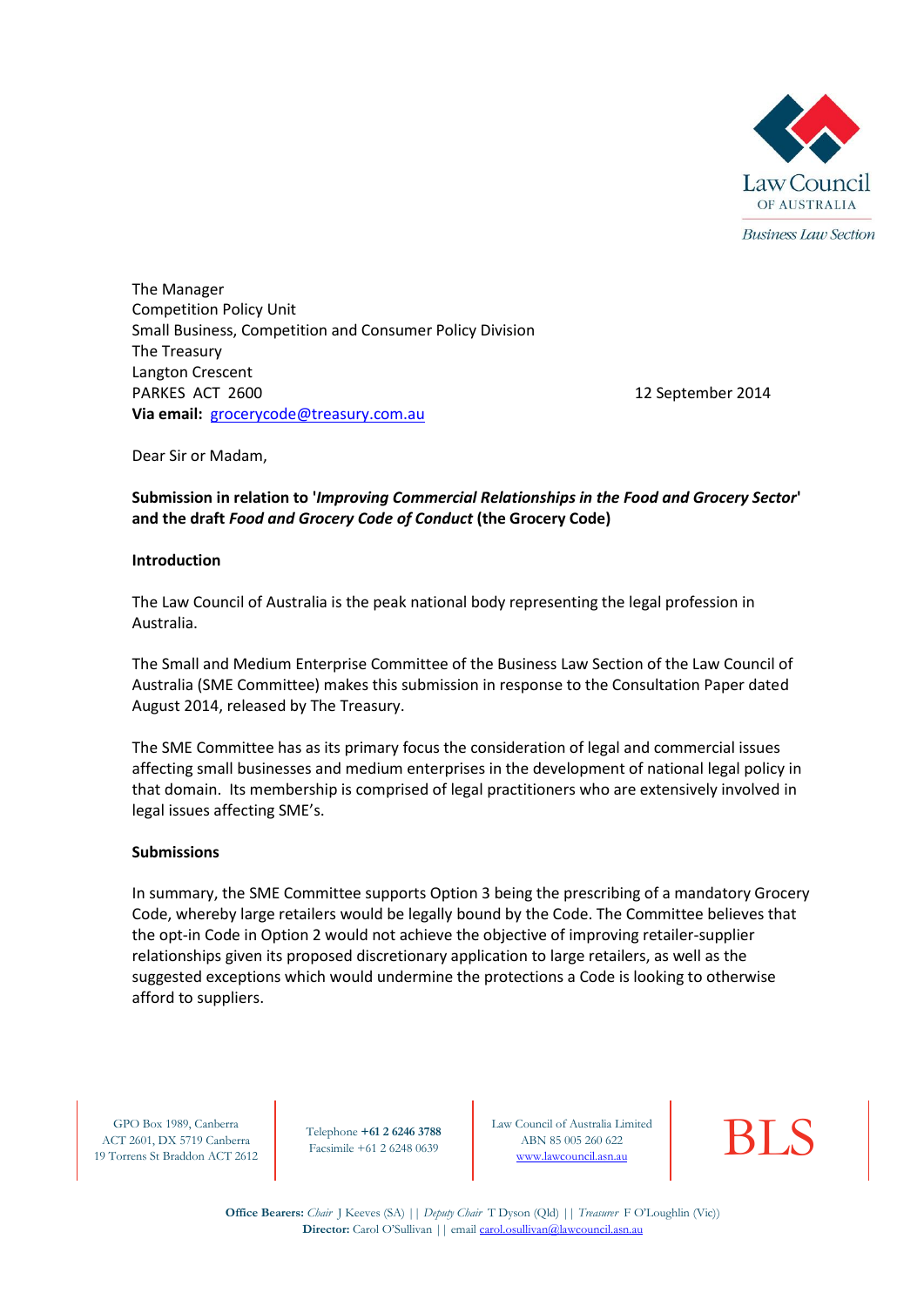**1. Do the concerns outlined above accurately capture the most acute problems facing the food and grocery sector? Are there other behaviours engaged in by retailers that should be considered?** 

The summary of concerns outlined at pages 4 to 6 of the Consultation Paper accurately capture the most acute problems facing the food and grocery sector. In particular, unilateral and retrospective contract variation is common problem in the industry. Practices have improved in recent times as a result of the scrutiny under which the practices of the major grocery retailers have been under. Only a mandatory grocery Code with legislative enforcement will achieve longterm improvement in the industry.

# **2. Are there any behaviours of suppliers that should be addressed by the Grocery Code?**

In the SME Committee's view, there is a need to consider pricing issues associated with home brands. There is a risk that the major grocery retailers may sell their home brand products at a loss in order to either extract more favourable terms from the suppliers of branded products or to drive branded suppliers out of the market.

# **3. Do you believe there is a role for Government to intervene in the market to address these concerns?**

The SME Committee believes it is appropriate for the Government to intervene in the market to address the concerns identified in the Consultation Paper. The UK Government has seen the need to intervene in the UK grocery market with the introduction of the UK Groceries Supply Code of Conduct (UK Grocery Code) and the UK grocery market is much less concentrated that the Australian grocery market.

## **4. Does the Grocery Code make it clear who the Code applies to and the scope of relationships in the food and grocery sector that it will cover?**

With an opt-in Code it is not clear who the Code will apply to. As the SME Committee understands the proposed Code, retailers must decide whether to opt-in. There no indication which major retailers will, in fact, opt-in to the Code. Furthermore, it appears that a major grocery retailer may elect to opt-out of the Code at any time if it is not happy with the way the Code is impacting on its business activities.

The SME Committee believes that it would be preferable for there to be a prescribed mandatory Code which applies to major grocery retailers which have a particular sales turnover. The SME Committee believes an annual turnover figure of grocery sales of \$500 million would be appropriate as this would result in Coles, Woolworths, Metcash, ALDI and Costco all being covered by the Code.

The Code should not bind suppliers in the sense of creating legal obligations on suppliers. Rather, the purpose of the Code should be to create legal protections for suppliers, not to add to their legal compliance obligations.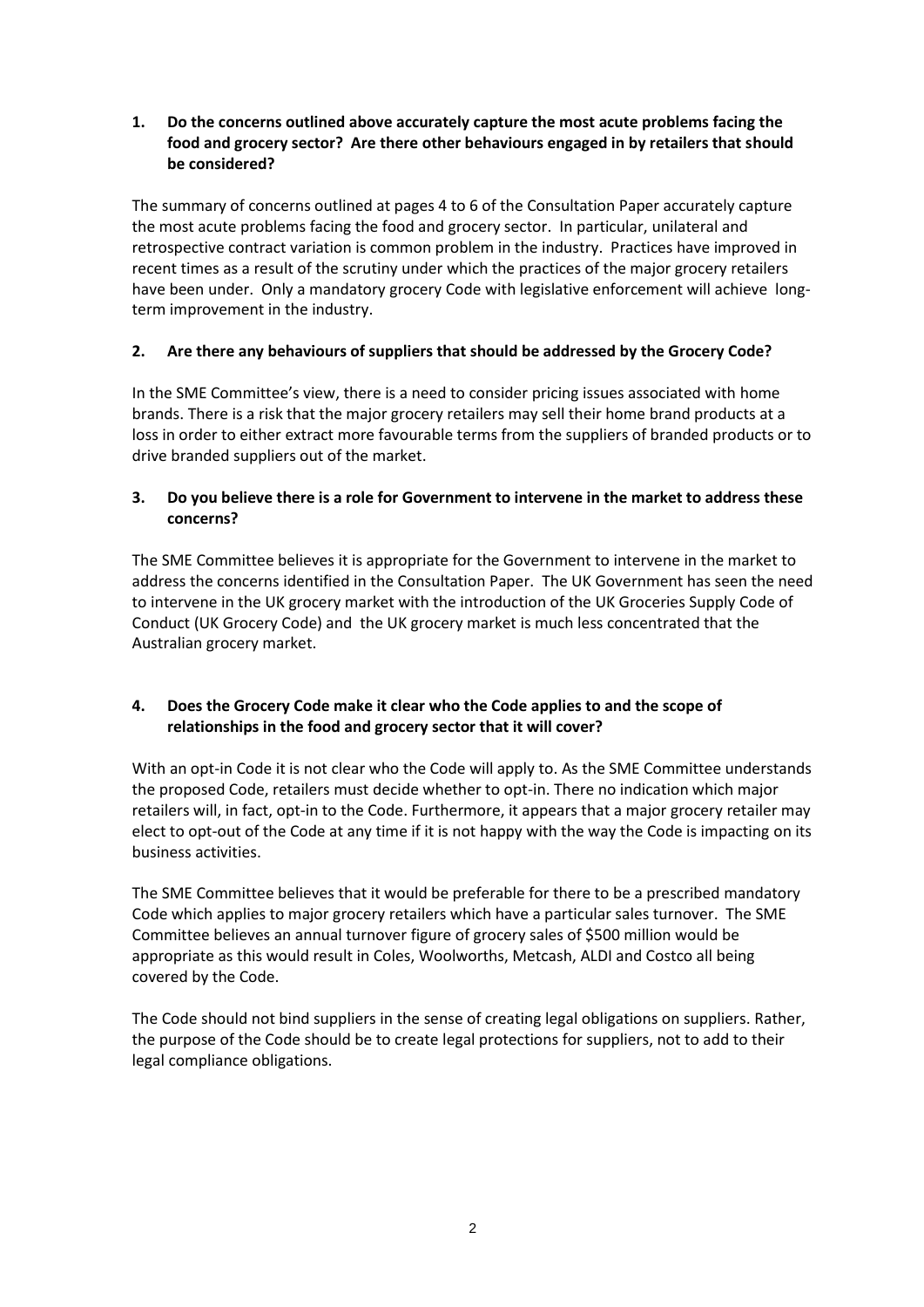The SME Committee is alert to the fate of the Produce and Grocery Industry Code of Conduct (PGICC), which was also a non-prescribed voluntary, industry run code. As stated at Attachment D to the Consultation Paper:

*The Produce and Grocery Industry Code of Conduct (PGICC) is a non-prescribed voluntary, industry run code established in 2000 as the Retail Grocery Industry Code of Conduct in response to a Joint Parliamentary Inquiry into the changing retail market environment and*  its implications for trading. The PGICC takes the form of a voluntary set of quidelines aimed *at promoting fair trading practices in the produce and grocery industry. The PGICC covers vertical transactions within the produce and grocery industry supply chain and guides the conduct of businesses within the industry. The PGICC is intended to cover all participants (except consumers) in the Australian produce and grocery industry, including growers, processors, wholesalers, distributors and retailers. It also provided a dispute resolution mechanism through the Produce and Grocery Industry Ombudsman (ombudsman).*

*The Produce and Grocery Industry Code Administration Committee (PGICAC) administered and monitored the operation of the PGICC. It was chaired by an independent Chairman, and committee members paid the costs of the Chairman and were responsible for promoting the code.*

*The PGICAC has not met since 2011. Its membership was producer, wholesaler and retailer representatives including the National Farmers' Federation, the Victorian Farmers' Federation, the Australian Chamber of Fruit and Vegetable Industries Limited, the National Association of Retail Grocers of Australia, the Australian Retailers Association, the Coles Group and Woolworths Limited.* 

*The Australian Dairy Farmers resigned its membership on 27 January 2009 and the AFGC and the NFF resigned on 3 March 2009. The Horticulture Australia Council was officially closed in May 2010.*

*As the PGICAC has not met since 2011 and it is not clear if the remaining members still support the code, the PGICC could be considered to be no longer functioning.*

*(footnotes omitted)*

In our view, the proposed Code is likely to go the same way as the PGICC if it is implemented as a voluntary opt in Code. A mandatory Code with legislative backing is required for the grocery industry.

## **5. Are the definitions for 'retailer' and 'supplier' sufficient to allow the Grocery Code to capture the types of supply chain relationships that present the most problems?**

As stated above, the definition of "retailer" should also include a turnover figure so that only large retailers are captured by the Code. There is no legitimate basis for capturing smaller retailers which do not currently possess, and which are unlikely to obtain, a substantial degree of power in a market. The SME Committee understands the UK Grocery Code adopts an annual sales turnover approach.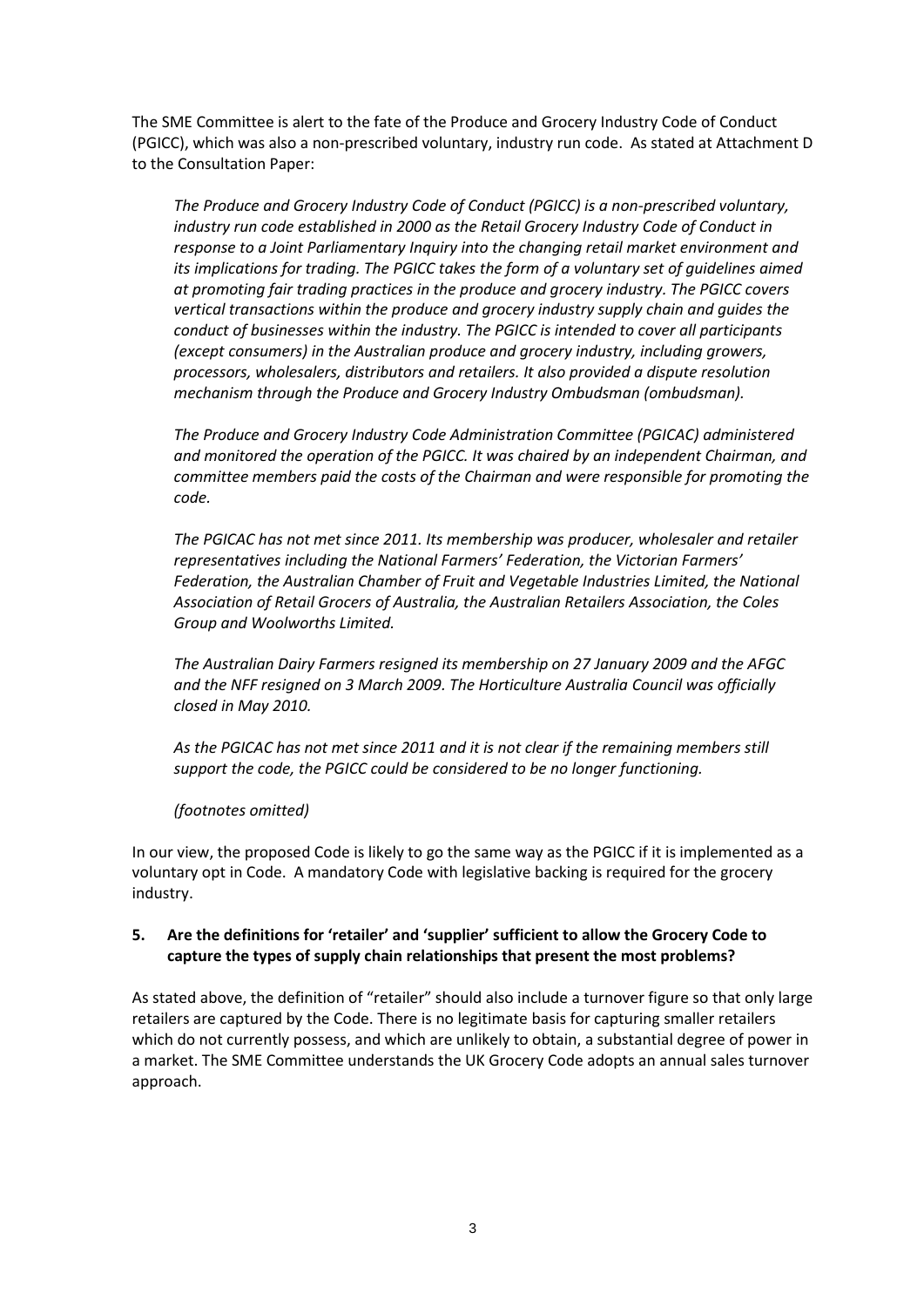The definition of "retailer" is appropriate to the extent it will also capture wholesale operators, such as Metcash.

# **6. Should relationships relating to the supply of alcohol be covered? Why/why not?**

The SME Committee sees no reason why the Code should not extend to the supply of alcohol. In 2005, the ACCC commenced legal proceedings against both Woolworths and Liquorland, a Coles subsidiary, for entering into anticompetitive agreements in the liquor industry. This case resulted in the imposition of pecuniary penalties of more than \$10 million. Given this earlier conduct, there is a real risk that other unacceptable commercial conduct is being engaged in by the major grocery retailers in the liquor industry, which not only affect price competition at the retail level but also SME's at the wholesale level.

## **7. Is the timing allowed for retailers to transition pre-existing grocery supply agreements to new agreements that conform to the Code appropriate?**

As the SME Committee does not support a voluntary Code, this question is not strictly relevant. Having said that, the SME Committee believes that the mandatory Code should apply to all agreements entered into after the Code has commenced operation. There should be no transitional period in relation to new agreements entered into after the Code has commenced.

# **8. Do you agree with the six fundamental matters listed for inclusion in all Grocery Supply Agreements? Are there other matters that should also be considered?**

The SME Committee believes that the six fundamental matters listed for inclusion in all Grocery Supply Agreements are appropriate, namely:

- 1. *any requirements the retailer has in respect of the delivery of groceries;*
- 2. *any circumstances in which the retailer may reject the groceries;*
- 3. *the period within which the retailer must pay the supplier for the groceries and the circumstances in which any payment, or part of a payment, may be withheld or delayed;*
- 4. *the term of the agreement — if the agreement is intended to operate for a limited time only;*
- 5. *any quantity and quality requirements relating to the groceries in clear terms; and*
- 6. *the circumstances in which it may be terminated — if the agreement provides for termination by one or more parties to it.*

## **9. Should there by a higher threshold for exempting retrospective variations than unilateral variations in Grocery Supply Agreements?**

In the SME Committee's view, there should be no exemptions in relation to either unilateral or retrospective variations. The retailer should be expected to rely on the usual force majeure clauses in their contracts for circumstances outside of their control.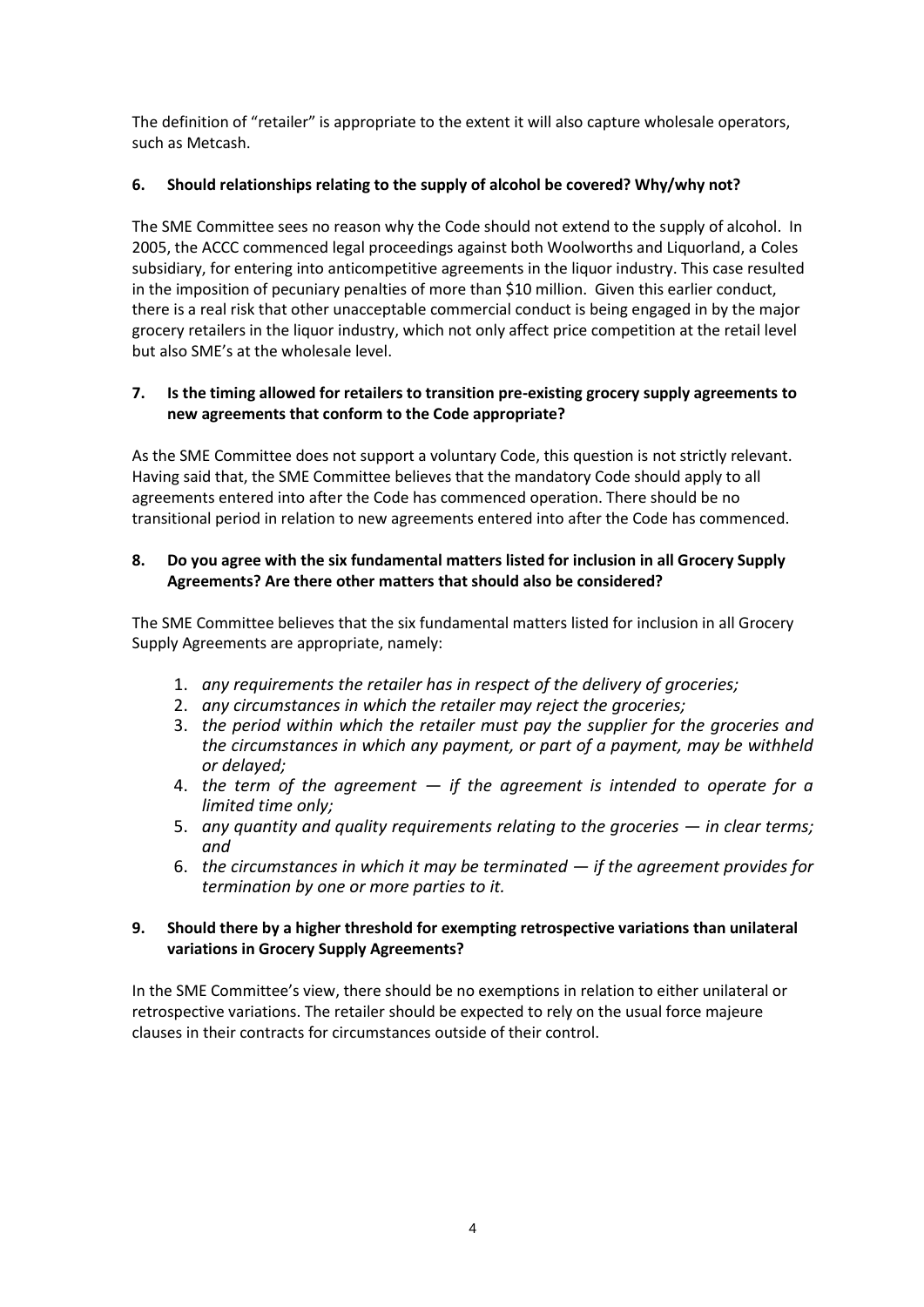## **10. Do you believe that these requirements under the Grocery Code will help address the range of problematic issues that can arise during the relationship between retailers and suppliers?**

On a theoretical level, the requirements outlined on pages 13 to 16 of the Consultation Paper will help address the range of problematic issues than can arise during the relationship between retailers and suppliers. However, for these requirements to be effective the exceptions must be removed. As currently drafted, the Code creates a range of rights for suppliers which can be easily modified, altered or removed by the retailer.

In the SME Committee's view, the current range of qualifications and exemptions included in the opt-in Code undermine the ability of the Code to improve retailer-supplier relationships and provide the protections the Code would otherwise afford suppliers. As a result, the Code does not properly address the problematic issues that arise during the relationship between retailers and suppliers.

# **11. Do you believe that the exceptions accompanying the requirements are necessary to provide sufficient commercial flexibility while maintaining appropriate procedural safeguards?**

No, we believe that these proposed exceptions to an opt-in Code would undermine the ability of the Code to improve retailer-supplier relationships and provide the protections the Code would otherwise afford suppliers. The claim that there is a need for commercial flexibility should not prevent the Code achieving its objective of improving retailer-supplier relationships and in practice the allowance of exceptions, whether by inclusion in the initial contract or by agreement between the parties, enables a retailer with market power to intimidate suppliers into accepting such exceptions on a 'take it or leave it' basis.

## **12. Will the exemptions significantly reduce the effectiveness of the Code in addressing critical supply chain concerns?**

Yes, these exemptions will significantly reduce the effectiveness of the Code in addressing critical supply chain concerns.

## **13. Will the inclusion of a duty to act in good faith improve commercial relationships in the sector?**

Yes, the SME Committee believes the introduction of a duty of good faith will improve commercial relationships in the sector. We have recently seen a similar debate in relation to proposed changes to the Franchising Code of Conduct. The Franchise Code Reviewer and the Government both agreed that the introduction of a good faith obligation into the franchise relationship would be a positive development. The SME Committee also believes that the introduction of a good faith obligation in relation to grocery supply agreements would also be commercially very useful.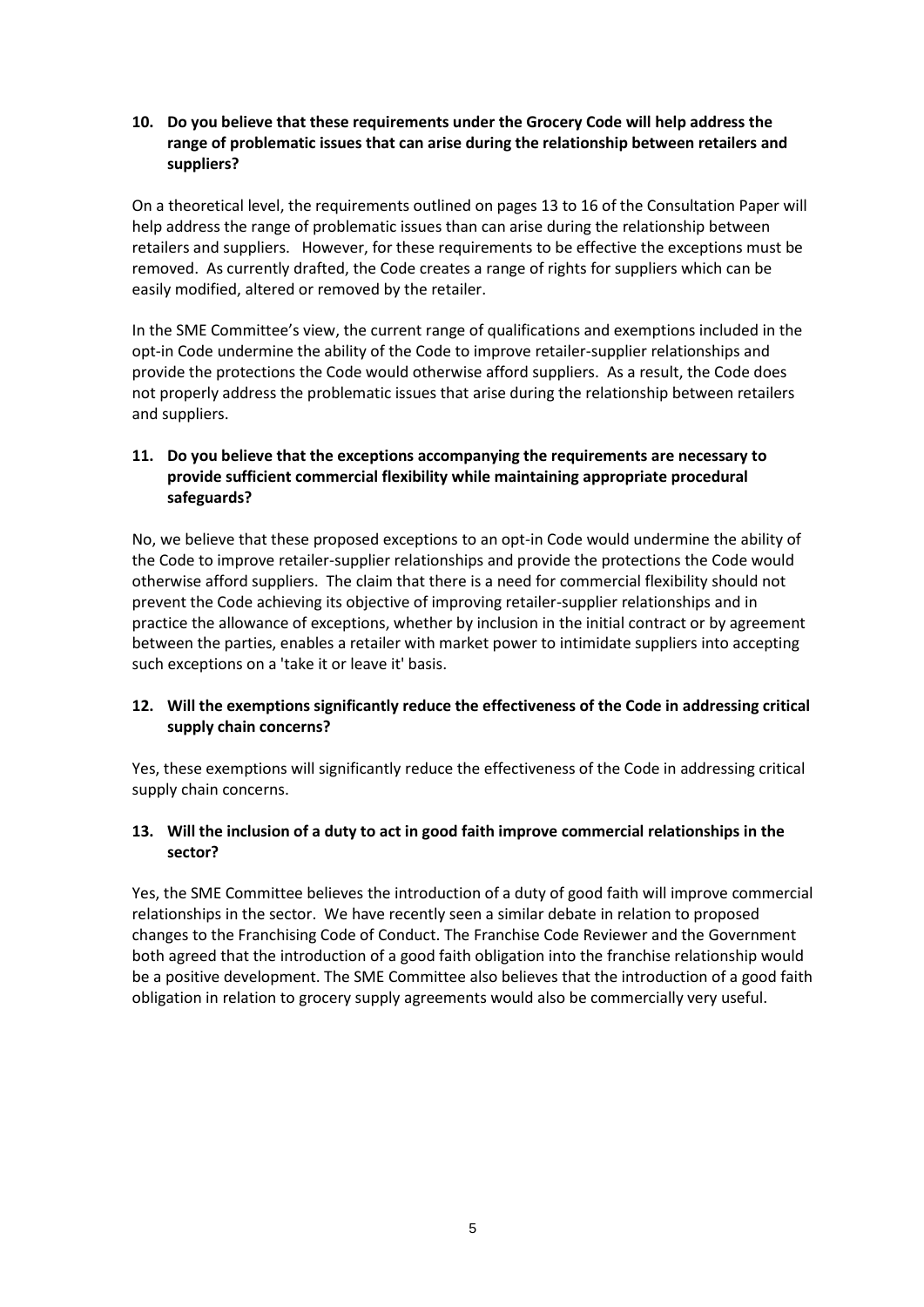## **14. Should this obligation only apply to retailers, or do suppliers also engage in behaviours lacking in good faith that warrant them being covered by this obligation as well? Which option is most appropriate?**

The SME Committee understands that the Code is a response to anecdotal evidence of widespread negative commercial behaviours by major grocery retailers towards their suppliers. The SME Committee also understands that there are allegations that such negative commercial behaviours have been made possible by the substantial degree of market power which the major grocery retailers possess. In these circumstances, it seems that the purpose of the Code is to provide protections for suppliers, and not to provide unnecessary protections for the major retailers.

## **15. Would compliance with the duty of good faith lead to increased or decreased compliance costs?**

We do not believe that compliance with the duty of good faith would lead to increased compliance costs, and if so, that additional cost is justified.

# **16. Do you agree with the threshold conditions in the Code that suppliers must meet in order to trigger the retailers' obligation to take part in mediation or arbitration? What impact could this have on the accessibility of the dispute resolution mechanisms in the Code?**

The requirement that retailers may refuse to attend dispute resolution if their code compliance manager determines that the supplier's complaint is vexatious, trivial, misconceived or lacking in substance is unreasonable. In fact, the SME Committee is not aware of an effective dispute resolution system which has such a one-sided discretion.

## **17. Would the dispute resolution mechanisms under the Code 'provide effective, fair and equitable dispute resolution processes'?**

No, as currently structured the dispute resolution mechanisms are defective. The mechanisms place too much discretion in the hands of the major retailers not to attend mediation or arbitration.

## **18. How should each party allocate costs of dispute resolution?**

The costs of dispute resolution should be borne entirely by the major grocery retailers. The only exception should be where a complaint has gone to arbitration and the supplier is found by the arbitrator to have made a vexatious complaint. In these circumstance alone, the arbitrator should be able to make a costs order against the supplier.

## **19. Is the range of remedies available for breaches of the Grocery Code appropriate?**

The SME Committee supports a mandatory Code. As such, it believes that a similar regime of remedies should be available for a breach of the Code as is currently available under the Franchising Code of Conduct. Having said this, the pecuniary penalties available for a contravention of the Code must be substantially higher than those currently available under the Franchising Code. Only in this way, will such pecuniary penalties have any actual deterrent effect.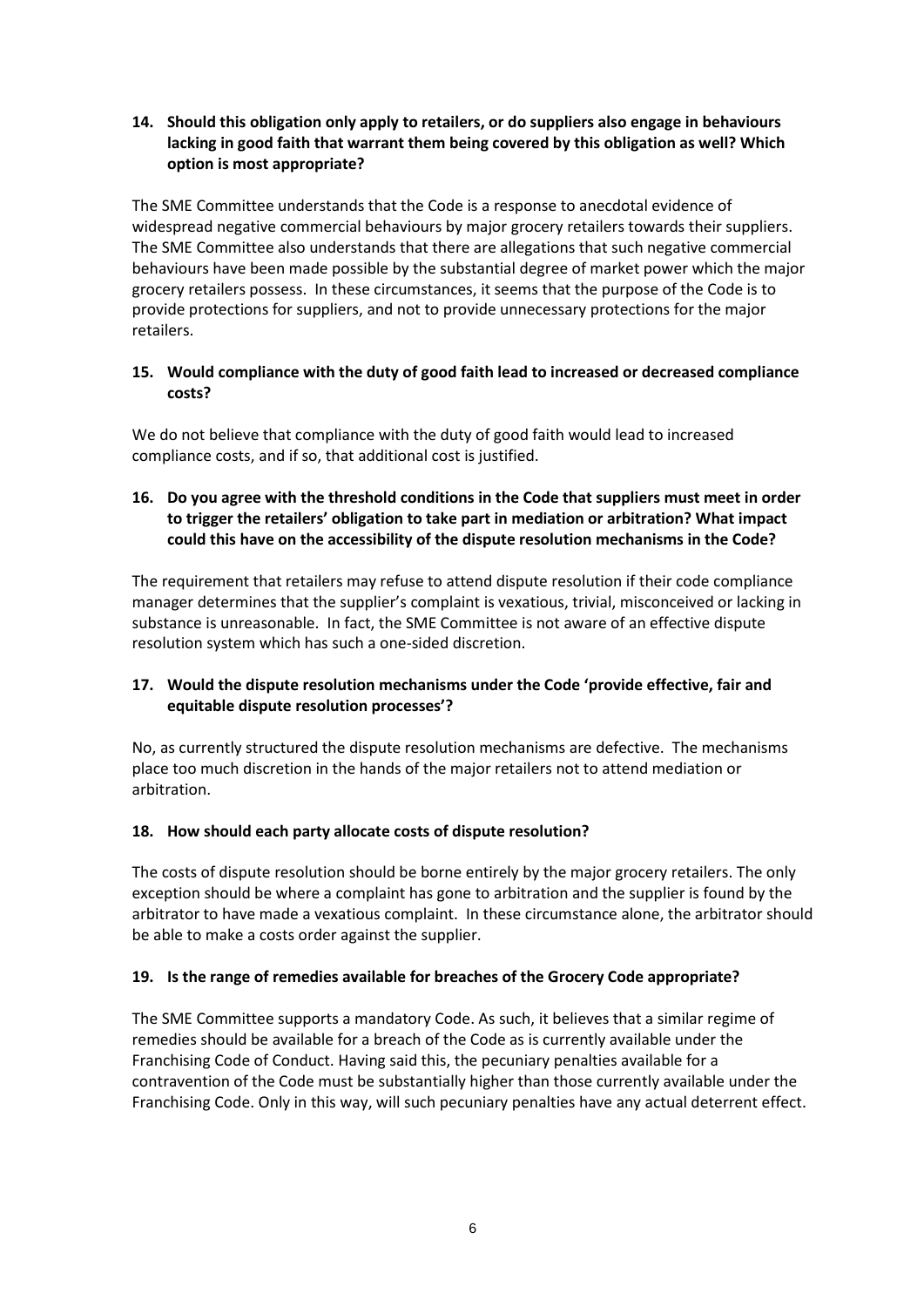#### **20. Should penalties be included in this opt-in Code that can be enforced by a court?**

The SME Committee supports a mandatory Code and not an opt in Code. Also as stated above, the Committee supports the introduction of pecuniary penalties for breach of the Code that can be enforced by a court.

#### **21. Should the ACCC be empowered to issue infringement notices for contraventions of this opt-in Code under the CCA?**

The SME Committee does not believe that a penalty regime for an opt-in Code is appropriate as a matter of legal principle. Should a mandatory Code be introduced, the SME Committee believes the ACCC should be empowered to issue enforcement notices.

# **22. Does the proposed Grocery Code clearly set out the issues in the food and grocery sector that it seeks to address? Does it include clear requirements and obligations to address these issues?**

The Code clearly sets out the issues in the food and grocery industry that it seeks to address. However, it then "muddies the water" by introducing a range of exceptions, qualifications and discretions which have the combined effect of potentially undermining the ability of the Code to address questionable commercial practices in the industry.

# **23. Does the Code cover the key issues that it should cover in order to achieve its aims of regulating standards of business conduct, ensuring transparency and certainty in commercial transactions and building trust and cooperation in the sector?**

The Code does not achieve its aims of regulating standards of business conduct if it is an opt-in Code, because it has a wide range of exceptions and a defective dispute resolution mechanism. The Code also does not provide either transparency, given suppliers can "opt-out" of the protections provided in the Code, or certainty because the major grocery retailers have effective discretion to determine what is a valid supplier complaint.

## **24. Are there any unintended consequences that may arise from the operation of the proposed Grocery Code?**

The SME Committee believes that there is nothing to prevent the major grocery retailers from deciding to deal primarily with those suppliers who have "chosen" to opt-out of various protections otherwise provided for them under the Code, rather than those suppliers who choose to maintain their rights. There is also a risk that major grocery retailers may pressure suppliers to opt-out of the protections provided under the Code.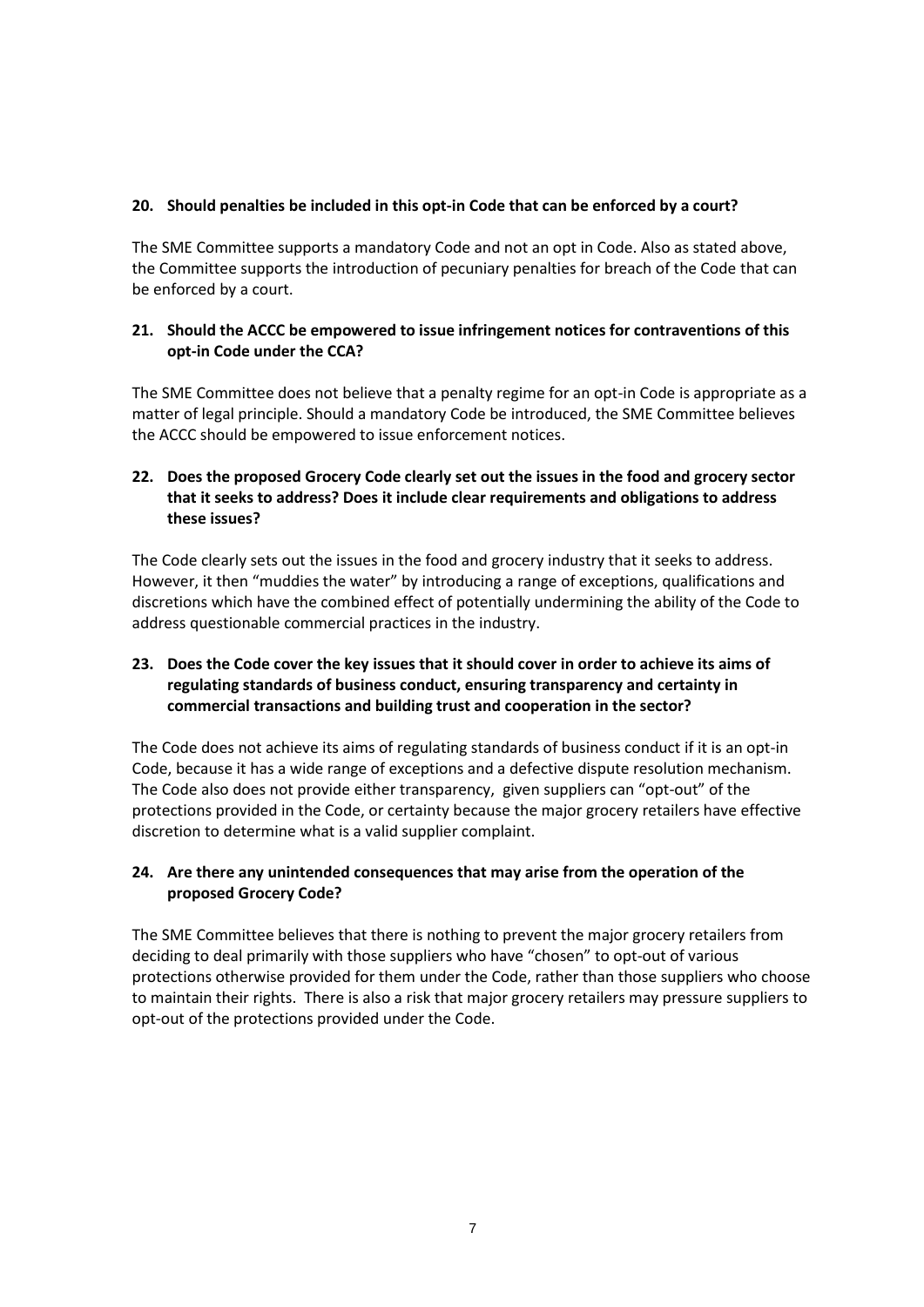## **25. Please provide any views on the effectiveness or otherwise of current industry codes and existing laws in addressing concerns identified in Part A of this paper.**

In the SME Committee's view, the PGICC has been a failure. As stated in the Consultation Paper, the PGIC Administration Committee has not met since 2011 and a number of members have resigned.

The unconscionable conduct provisions of the ACL may prove to be effective in addressing the concerns identified in Part A of the Consultation Paper. However, this issue will not be conclusively determined until the resolution of the ACCC's current litigation against Coles in relation to its Active Retailer Collaboration program, mentioned above. Having said that, it appears that the resolution of that particular case may be a number of years away.

## **26. If the proposed Grocery Code were to be prescribed, what should be the future of the PGICC, the Australian Wine Industry Code of Conduct and the Horticulture Code? Please provide reasons for your views.**

If the Code is prescribed, the PGICC should be reviewed to determine whether it has any residual role. The SME Committee understands that the PGICC was intended to apply to a broader group of industry participants than the Code, for example, growers and distributors.

Having said that, in the SME Committee's view, the PGICC should be disbanded, as it would serve no worthwhile function, given the existence of a prescribed Grocery Code and the Horticulture Code of Conduct.

## **27. What are the costs and benefits associated with maintaining the status quo?**

There are considerable costs associated with maintaining the status quo. If monopsony buying power is being exercised by the major grocery retailers this will have costs in terms of allocative, productive and dynamic efficiency. The exercise of such monopsony power may be resulting in suppliers engaging in less product innovation, for fear of having such innovations appropriated by the major grocery retailers.

Furthermore, there is a risk that if the major grocery retailers are able to sell their home brand products at below cost this will have the effect of damaging or eliminating existing branded suppliers. In the longer run, we may see the major grocery retailers gaining a substantial degree of market power in various product markets, through their home brand products, and then being able to recoup these losses through the charging of monopoly rents.

## **28. Would the benefits of prescribing a code on an opt-in basis outweigh the costs? Why do you consider this to be the case?**

The SME Committee does not believe there are substantial or long lasting benefits in prescribing a code on an opt-in basis, for the reasons outlined above.